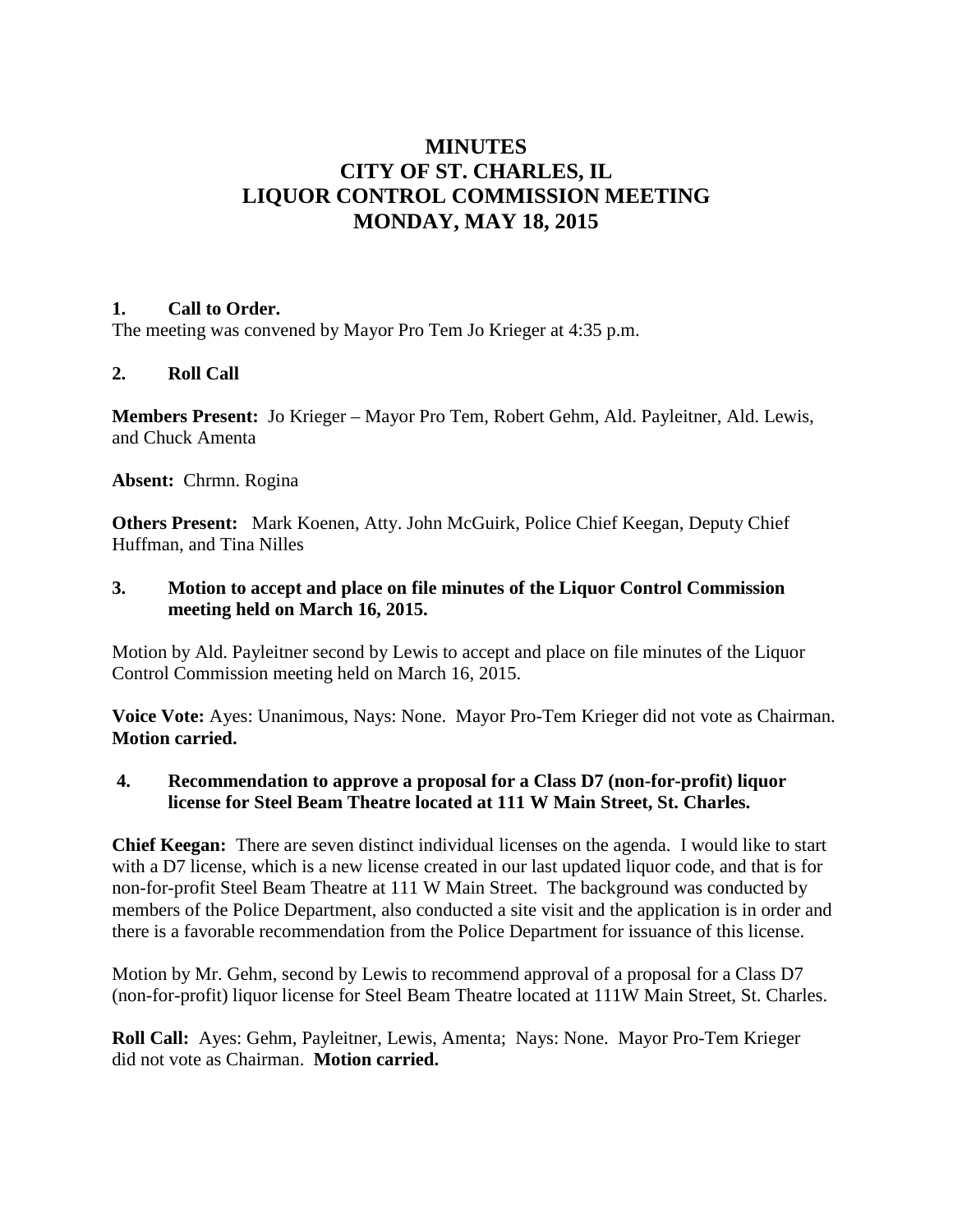### **5. Recommendation to approve a proposal for a Class F-1 BYOB liquor license for E&S Fish Company located at 311 North 2nd Street, Ste. 103, St. Charles.**

**Chief Keegan:** This is a reclassification of licensure; it's an F-1 BYOB (Bring Your Own Beverage) for E&S Fish Company. This too is an application that the detectives conducted a background on, visited the site, and I met with the owner and spoke about the provisions. What's important with this and the following two classifications is these are regulations that the City is putting in place, they are not licensure. We're calling them F-1 and F-2 licenses respectively; but the government practices of BYOB, the state does not issue a state license unlike a traditional liquor license. There is no service from the establishment, these are folks that are bringing in their own beverages and we are putting regulations in place such as Dram shop insurance and BASSET training that are going to help us to be consistent with best practices are followed moving forward.

Motion by Mr. Gehm, second by Amenta to recommend approval of a proposal for a Class F-1 BYOB liquor license for E&S Fish Company located at 311 North 2nd Street, Ste. 103, St. Charles.

**Voice Vote:** Ayes: Unanimous, Nays: None. Mayor Pro-Tem Krieger did not vote as Chairman. **Motion carried.**

### **6. Recommendation to approve a proposal for a Class F-1 BYOB liquor license for Liu Brothers Bistro located at 1554 E Main Street, St. Charles.**

**Chief Keegan:** This too is an F-1 BYOB practice for Liu Brothers Bistro. Once again detectives conducted a background investigation, did a site inspection, and I spoke with the owner and found no problems with a recommendation of a license moving forward.

**Ald. Lewis**: All of these have provided their Dram Shop insurance to you?

**Chief Keegan:** Yes they have.

Motion by Mr. Gehm, second by Ald. Payleitner to recommend approval of a proposal for a Class F-1 BYOB liquor license for Liu Brothers Bistro located at 1554 E Main Street, St. Charles.

**Voice Vote:** Ayes: Unanimous, Nays: None. Mayor Pro-Tem Krieger did not vote as Chairman. **Motion carried.**

**7. Recommendation to approve a proposal for a Class F-2 BYOB liquor license and tobacco license for LaVita Cigar Inc. located at 2015 Dean Street, Unit 4, St. Charles.**

**Chief Keegan:** This F-2 BYOB is for LiVita Cigar and this is a BYOB regulation as well that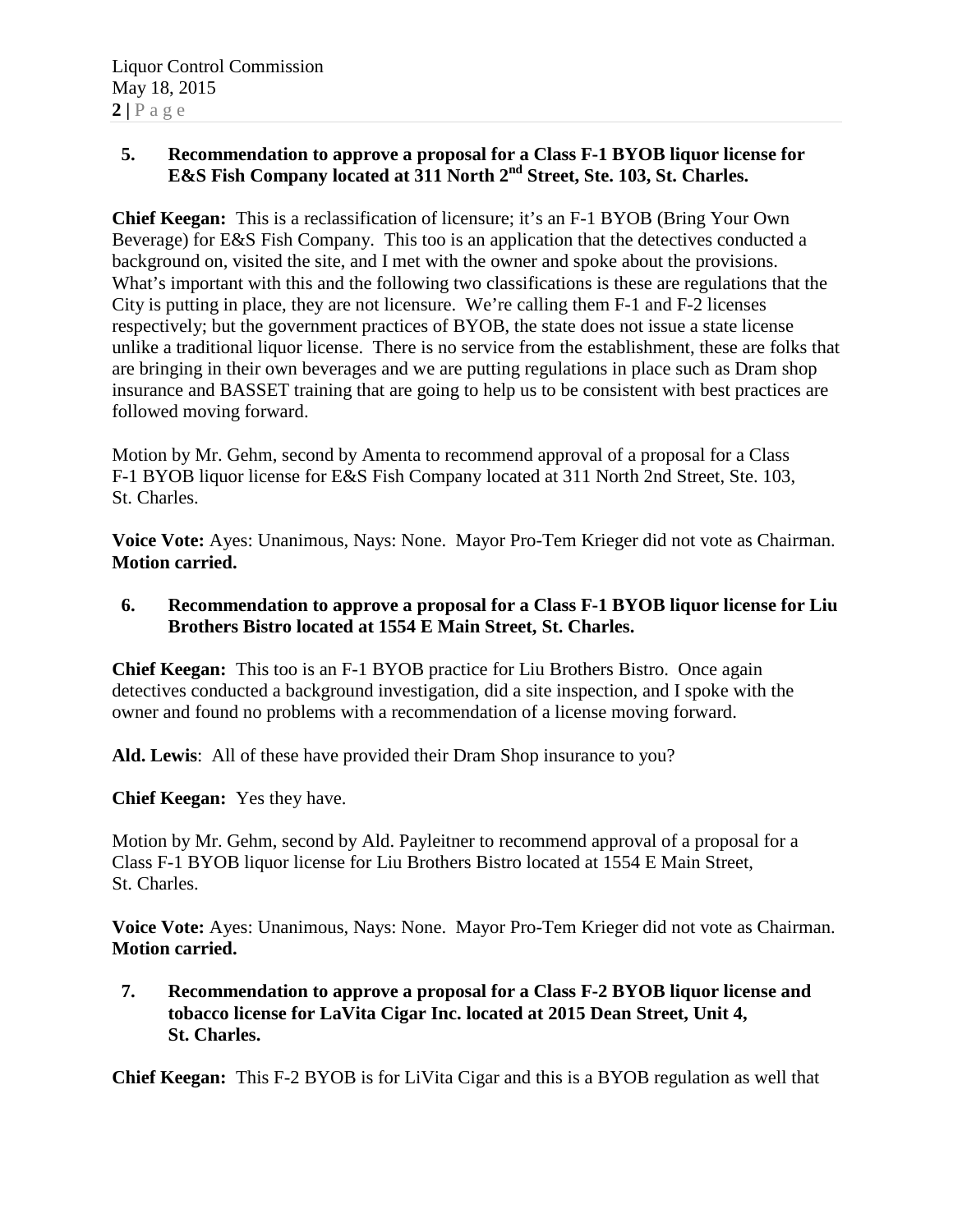involves beer, wine, and spirits. What's important to note is that about 95% of the folks that consume on site have locker storage there at the facility. Detectives did a background on the applicants, site inspection, and I have spoken with the owner. We have a favorable recommendation of moving forward with this.

Motion by Mr. Amenta, second by Gehm to recommend approval of a proposal for a Class F-2 BYOB liquor license and tobacco license for LaVita Cigar Inc. located at 2015 Dean Street, Unit 4, St. Charles.

**Voice Vote:** Ayes: Unanimous, Nays: None. Mayor Pro-Tem Krieger did not vote as Chairman. **Motion carried.**

#### **8. Recommendation to approve a proposal for a Class B liquor license for The Finery & Blacksmith Bar to be located at 305 W Main Street, St. Charles (former The Copper Fox).**

**Chief Keegan:** This is a recommendation for a B restaurant license for The Finery & Blacksmith Bar to be located in the old Copper Fox building at 305 W Main Street. Background was initiated by members of the Police Department and included in that background is a site visit and there is a favorable recommendation from the Police Department on the issuance of the Police Department.

**Ald. Lewis:** They have already rented the place – right?

**Chief Keegan:** There is a lease and inside the establishment as we speak doing some remodeling, but not open for business yet.

**Ald. Lewis:** My concern again is they go forward with rental and build-out before they even have their liquor license. We've tried to make it a policy that they come before the Liquor Commission before they start doing all this to eliminate problems that might start up down the line. So I'm disappointed, that once again, it's happen backwards.

**David and Juliette Reyes, West Chicago, business location 305 W Main Street, St. Charles.**  The lease is contingent on receiving a liquor license and the fact that the Copper Fox had a bar, we are not changing the location of the bar. We are doing just aesthetic changes to the inside. Nothing major has been purchased yet. The kitchen furnishings were there before we even consider the place. So most of what changed has changed by the owner of the building. We understand the process. We're in there painting and lease is definitely contingent on getting a liquor license.

**Ald. Lewis:** We are trying to send a message that just because the place had a liquor license, it's not automatic that it's going to be the same. One needs to come before us and ask and then go on with their business plan. You had an excellent business plan but didn't see anywhere in there that it's contingent.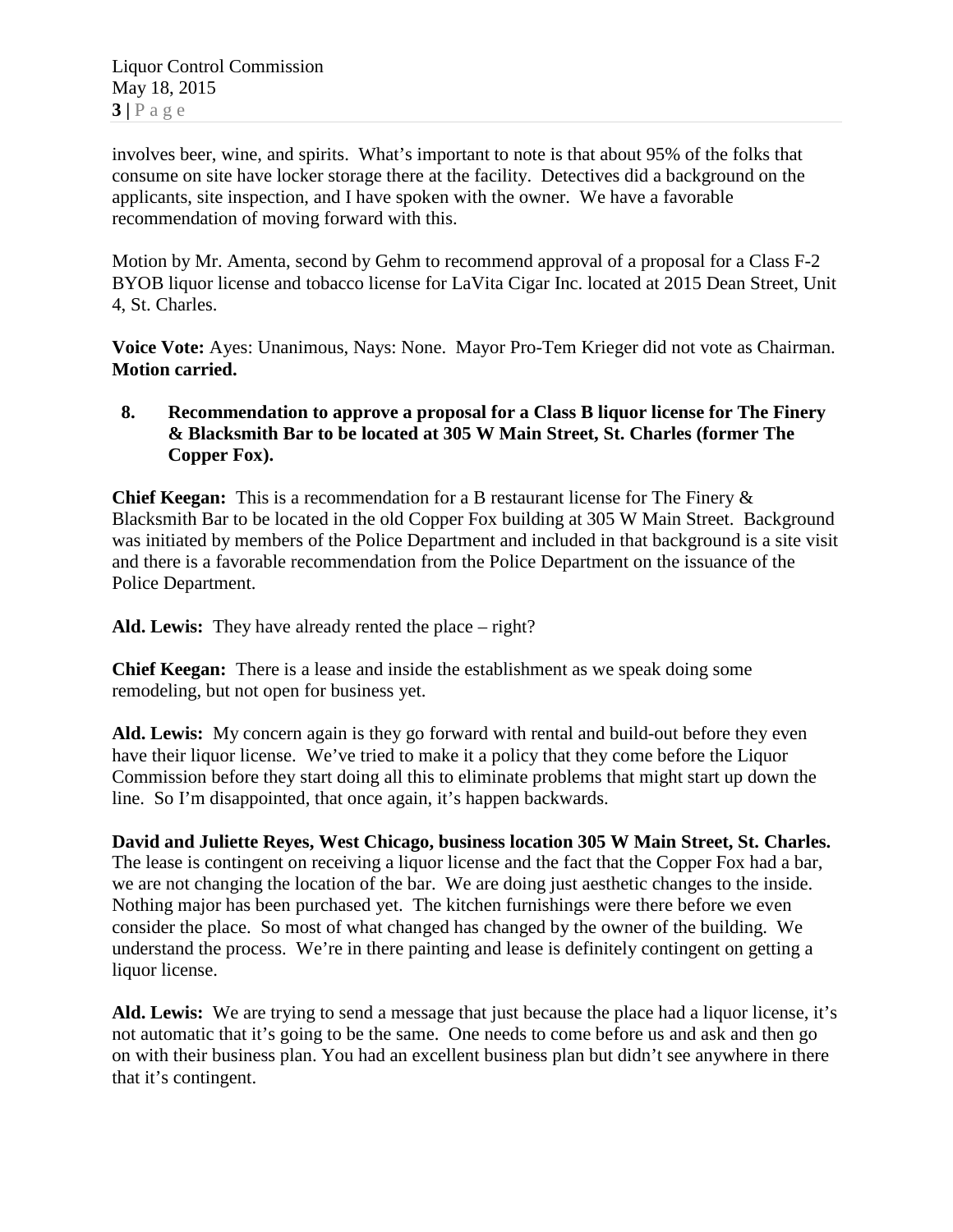**David Reyes:** Absolutely and we've held out on major purchases because of this.

Motion by Ald. Payleitner, second by Gehm to recommend approval of a proposal for a Class B liquor license for The Finery & Blacksmith Bar to be located at 305 W Main Street, St. Charles (former The Copper Fox).

**Voice Vote:** Ayes: Unanimous, Nays: None. Mayor Pro-Tem Krieger did not vote as Chairman. **Motion carried.**

**9. Recommendation to approve a proposal for Class A1 liquor license and tobacco license for Depot Liquor 2 to be located at 310 S Third Street (former St. Charles Mini-Mart).**

**Chief Keegan:** This is a recommendation to approve an A1 liquor license and tobacco license for Deport Liquor 2 to be located at 310 S Third Street (former St. Charles Mini-Mart). As part of this process the detectives did a background investigation, site visit, and have a favorable recommendation.

**Ald. Lewis:** Is this a new owner?

**Chief Keegan:** Yes and he's not here.

**Deputy Chief Huffman:** It is a new owner and he did buy the business. I don't know the conditions of why the previous owner sold.

**Ald. Lewis:** Did the Mini-Mart have a liquor license?

**Chief Keegan:** No but they did for tobacco.

**Ald. Lewis:** My concern is the zoning. I would like to be completely sure that the BL zoning can permit a package liquor store. It sits right in the middle of a neighborhood across from a park. Do we want to table this until the owner comes, if we want to check into the zoning?

**Mark Koenen:** I suggest that you take a vote and contingent on that information, he needs to supply it at the Government Operations Committee meeting before it goes to the next step. Probably should check with Russell Colby on this as well.

**Ald. Payleitner:** Is there any need to notify neighbors?

**DC Huffman:** Not contained within the ordinance as far as the liquor license is concerned.

**Ald. Payleitner:** My concern, along with Ald. Lewis, is that it's in a neighborhood and I know the current business serves the neighborhood. Most of their business is people walking. I would like to hear from the new owner to see if they think there is a call in this neighborhood for this change of business plan.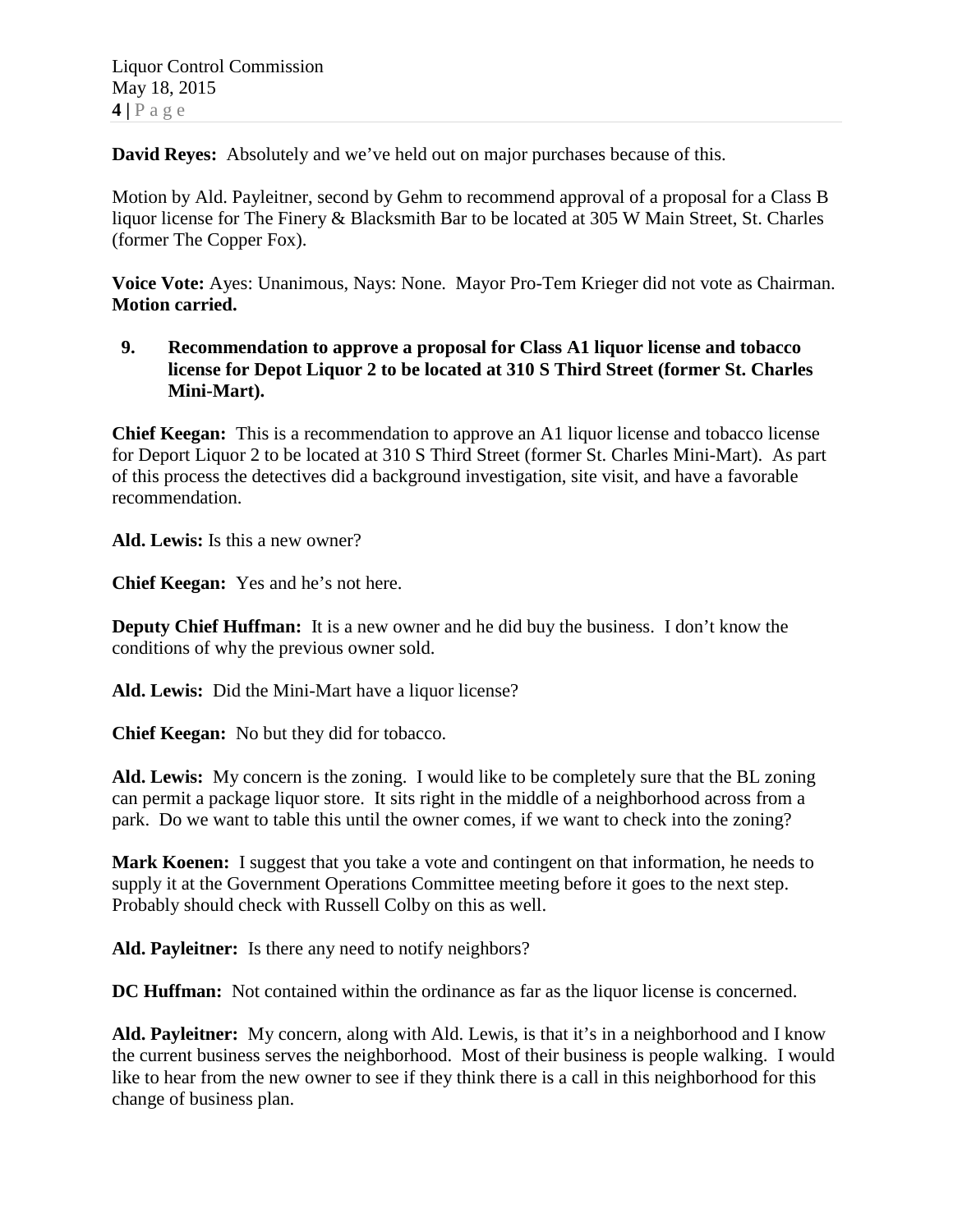**Ald. Lewis:** Right now I know it serves a lot of needs of the junior high kids, they ride their bikes down there, people get their newspaper, milk, bread. It is a convenience type store for the neighborhood. When I read the BL zoning, that's what it talked about that the zoning was for the convenience of the neighborhood. There's a dentist office in there also. I just want to make sure the zoning is correct.

**DC Huffman:** For the committee we will get the owner here and he can answer your questions.

**Ald. Lewis:** Is everyone okay with passing it on with those restrictions or should we table it and have him come back here next month?

**Mr. Gehm:** So it would be the zoning and having the business owner explaining his business plan so that we can move the recommendation onto the next step knowing these questions need to be answer before it's finally approved.

**Ald. Payleitner:** We don't have much to go on except the application, and I'm not comfortable moving it forward.

**All:** Agree to table it.

Motion by Mr. Gehm, second by Amenta to table this application for Class A1 liquor license and tobacco license for Depot Liquor 2 to be located at 310 S Third Street (former St. Charles Mini-Mart) to the next Liquor Commission Meeting in June.

**Roll Call:** Ayes: Gehm, Payleitner, Lewis, Amenta; Nays: None. Mayor Pro-Tem Krieger did not vote as Chairman. **Motion carried.**

#### **10. Recommendation to approve a proposal for a standard Class B liquor license for Tiscareno Enterprises, Inc. d/b/a Gina's Subs & Pizza located at 2770 E Main Street (new owner).**

**Chief Keegan:** Recommendation to approve a proposal for a standard Class B liquor license for Gina's Subs & Pizza located at 2770 E Main Street. This is a new owner with an established business in town. The new owners have come in and ask for a change in their business practices. We reviewed the applicant, the site, and have a favorable recommendation back to the Liquor Commission for an issuance of B license.

**Ald. Payleitner:** Did you say they're looking to change their business practice?

**Chief Keegan:** Change their business model. They do not currently have an alcohol beverage license and are now seeking a B license for the service of alcohol.

**Joe Tiscareno:** Yes, we are keeping the business practice.

**Chuck Amenta:** Are you looking to have a full bar or just beer and wine?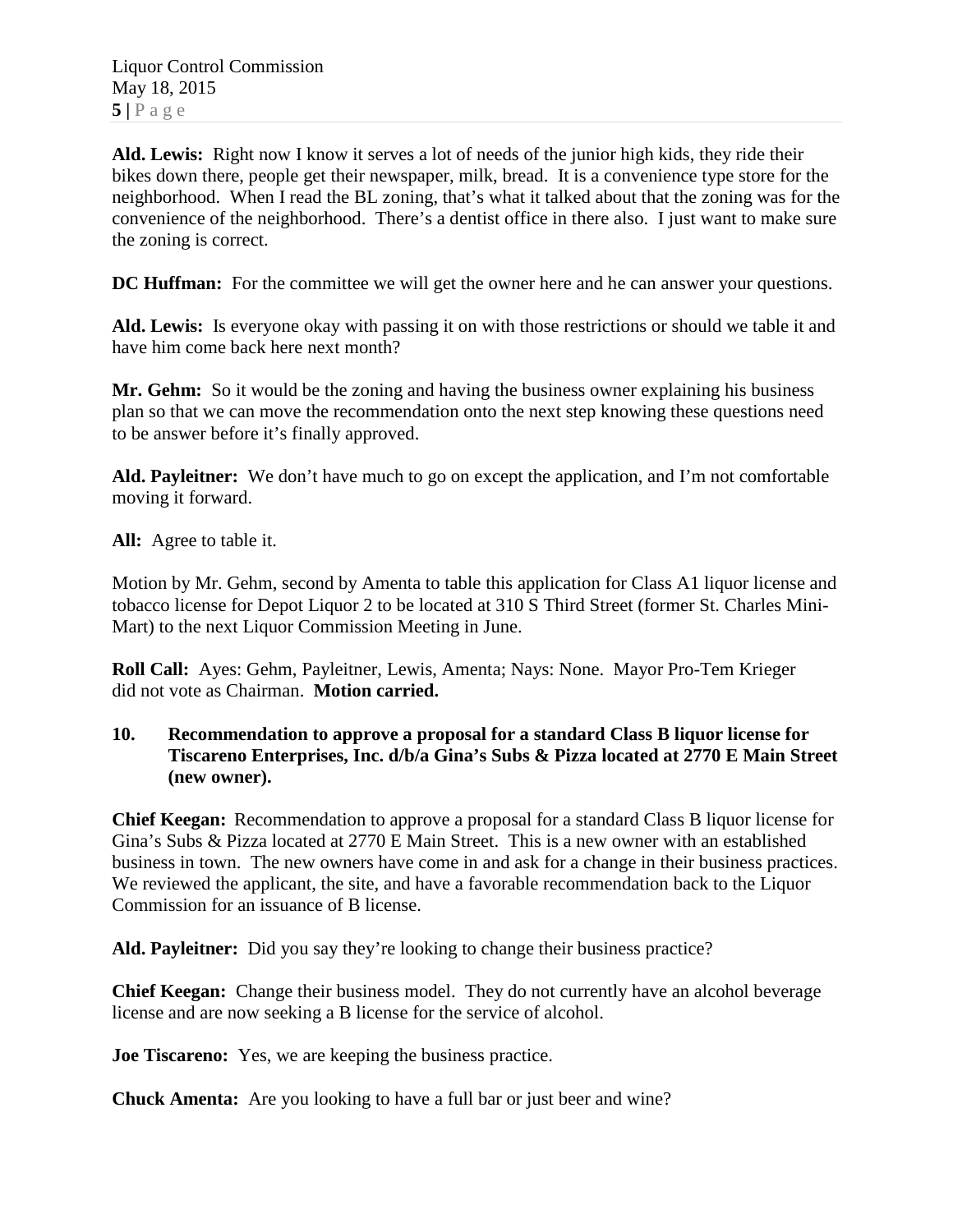**Joe:** A full bar.

**Ald. Lewis:** Will that be service or actually a bar with seats?

**Joe:** There's a bar there but they didn't utilize it as much and I want to utilize it and there is a layout in my application.

Motion by Ald. Payleitner, second by Gehm to recommend approval of a proposal for a standard Class B liquor license for Tiscareno Enterprises, Inc. d/b/a Gina's Subs & Pizza located at 2770 E Main Street (new owner).

**Voice Vote:** Ayes: Unanimous, Nays: None. Mayor Pro-Tem Krieger did not vote as Chairman. **Motion carried.**

#### **11. Recommendation to approve proposals for nine new Massage Establishment licenses for the following business locations:**

- Shangri-La 2015 Dean Street, Ste. 7A
- X-Sport Fitness 238 N Randall Road
- Hong Da Spa 1550 E Main Street
- Massage World 2460 W Main Street
- U-Spa 615 S Randall Road, Ste. 100
- Best Massage 2774 E Main Street
- Oriental Massage, Inc. 2075 Prairie Street
- Lotus Spa 1700 Lincoln Highway
- Spa Vargas Wellness 4051 E Main Street

**Deputy Chief Huffman:** This is an inaugural request for nine new massage establishment licenses located within the City of St. Charles. For the record I'll read the names and addresses of the applicants:

- Shangri-La 2015 Dean Street, Ste. 7A
- X-Sport Fitness 238 N Randall Road
- Hong Da Spa 1550 E Main Street
- Massage World 2460 W Main Street
- U-Spa 615 S Randall Road, Ste. 100
- Best Massage 2774 E Main Street
- Oriental Massage, Inc. 2075 Prairie Street
- Lotus Spa 1700 Lincoln Highway
- Spa Vargas Wellness 4051 E Main Street

On all these applications a detective has done background checks as well as site inspections, along with code enforcement. Through the review of the background, site plans, criminal histories, Police Department staff has reviewed all the applications and determined that the applications met all the requirements under the City Massage Establishment Licensing code.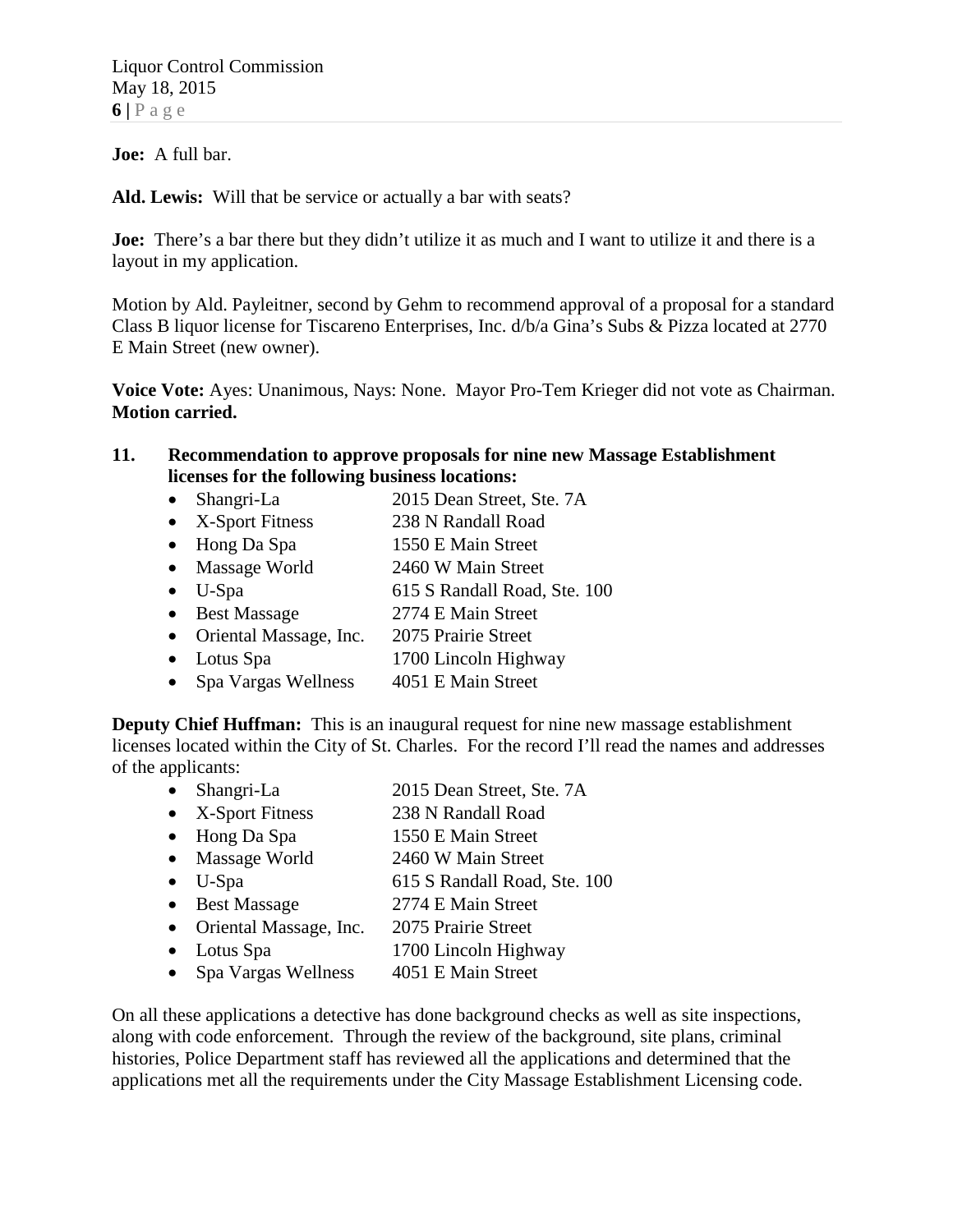**Ald. Payleitner:** Remind me what the background check entailed?

**DC Huffman:** That includes a current history check on the applicant (person). It verifies that they meet the requirements under the code, they haven't been convicted of a felony or have any similar massage business license revoked, that they employ massage therapists who are licensed by the State of Illinois, and that they haven't been convicted of any sex offenses of any kind.

**Chuck:** What recourse does the City and Police Department have if someone does violate their license and then just disappears? Is there any recourse that we can do or if they just up and disappear – they are just gone?

**DC Huffman:** The way the ordinance is set up its similar to liquor violations where we would site the business owner to come in front of you to answer the violation. You could still enter a judgment against them if they disappear, we could try to find them and hold them accountable.

**Chuck:** It would be the business owner/license holder that would be penalized, not the individual/employee?

**DC Huffman:** It would depend on what the violation is. If it's strictly a license violation it would be the business owner (applicant who applied for the license). If it's a criminal matter, both the person who committed the crime as well as the license owner would be cited. It would be two separate processes. A criminal procedure would be different from a license violation.

We currently have two more applications pending that we just received. The Police Department has a list of businesses that we believe provide massage services and some of those businesses we determined to be exempt. We took 32 packets to individual businesses that explained the ordinance and that they had to apply for a license. We have a couple pending but by the next Liquor Commission hearing on June 15, we should have all of them that are going to apply before you and those that don't apply and continue to provide massage services will have to answer to that.

**Ald. Payleitner:** Can we vote these all together or individually?

**Atty. McGuirk:** They should be voted on individually.

Motion by Ald. Payleitner, second by Amenta to recommend approval for a Massage Establishment license for business Shangri-La located at 2015 Dean Street, Ste. 7A, St. Charles.

**Voice Vote:** Ayes: Unanimous, Nays: None. Mayor Pro-Tem Krieger did not vote as Chairman. **Motion carried.**

Motion by Ald. Payleitner, second by Amenta to recommend approval for a Massage Establishment license for business X-Sport Fitness located at 238 N Randall Road, St. Charles.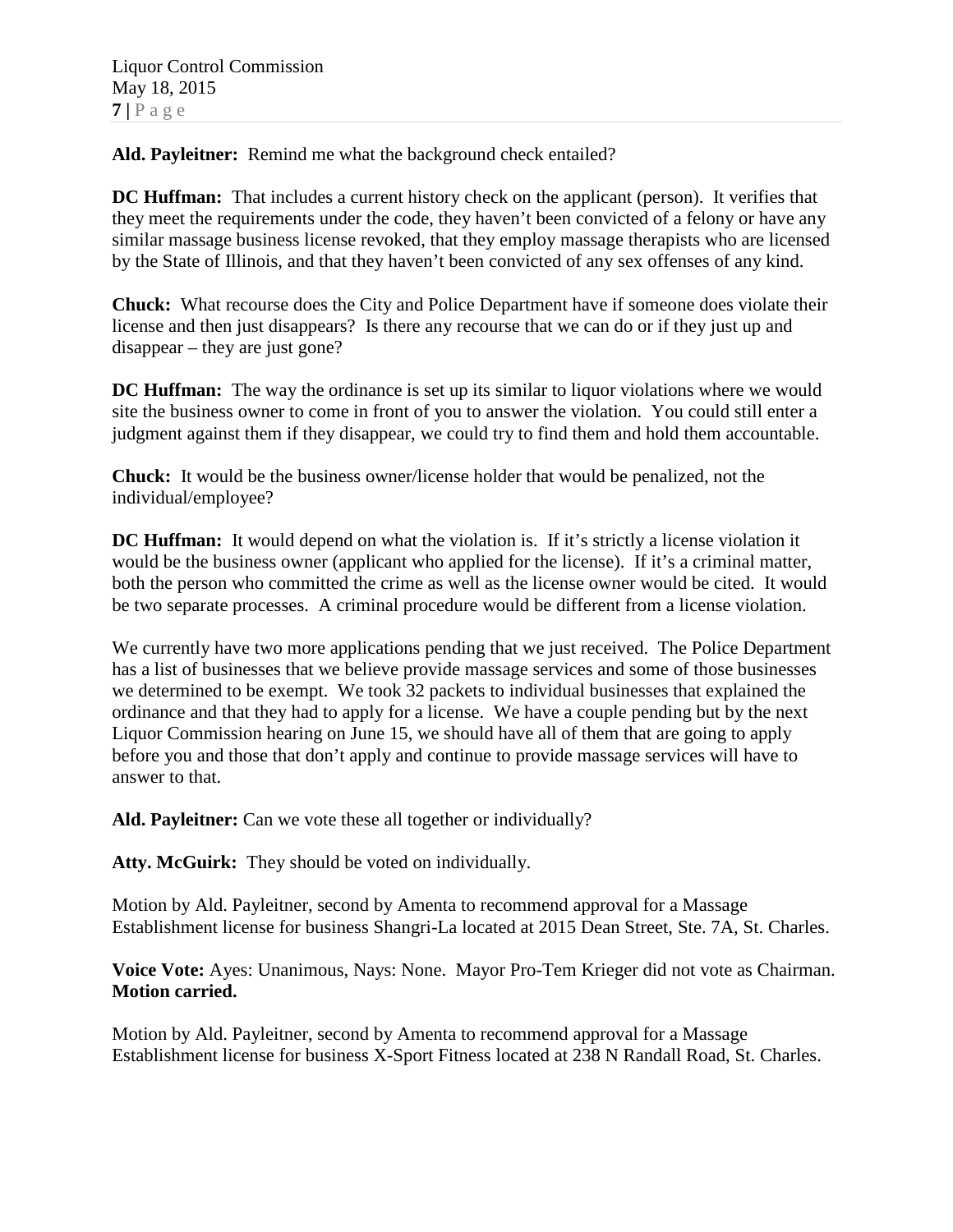**Voice Vote:** Ayes: Unanimous, Nays: None. Mayor Pro-Tem Krieger did not vote as Chairman. **Motion carried.**

Motion by Ald. Payleitner, second by Amenta to recommend approval for a Massage Establishment license for business Hong Da Spa located at1550 E Main Street, St. Charles.

**Voice Vote:** Ayes: Unanimous, Nays: None. Mayor Pro-Tem Krieger did not vote as Chairman. **Motion carried.**

Motion by Ald. Payleitner, second by Amenta to recommend approval for a Massage Establishment license for business Massage World located at 2460 W Main Street, St. Charles.

**Voice Vote:** Ayes: Unanimous, Nays: None. Mayor Pro-Tem Krieger did not vote as Chairman. **Motion carried.**

Motion by Ald. Payleitner, second by Amenta to recommend approval for a Massage Establishment license for business U-Spa located at 615 S Randall Road, Ste. 100, St. Charles.

**Voice Vote:** Ayes: Unanimous, Nays: None. Mayor Pro-Tem Krieger did not vote as Chairman. **Motion carried.**

Motion by Ald. Payleitner, second by Amenta to recommend approval for a Massage Establishment license for business Best Massage located at 2774 E Main Street, St. Charles.

**Voice Vote:** Ayes: Unanimous, Nays: None. Mayor Pro-Tem Krieger did not vote as Chairman. **Motion carried.**

Motion by Ald. Payleitner, second by Amenta to recommend approval for a Massage Establishment license for business Oriental Massage, Inc. located at 2075 Prairie Street, St. Charles.

**Voice Vote:** Ayes: Unanimous, Nays: None. Mayor Pro-Tem Krieger did not vote as Chairman. **Motion carried.**

Motion by Ald. Payleitner, second by Amenta to recommend approval for a Massage Establishment license for Lotus Spa located at 1700 Lincoln Highway, St. Charles.

**Voice Vote:** Ayes: Unanimous, Nays: None. Mayor Pro-Tem Krieger did not vote as Chairman. **Motion carried.**

Motion by Ald. Payleitner, second by Amenta to recommend approval for a Massage Establishment license for business Spa Vargas Wellness located at 4051 E Main Street, St. Charles.